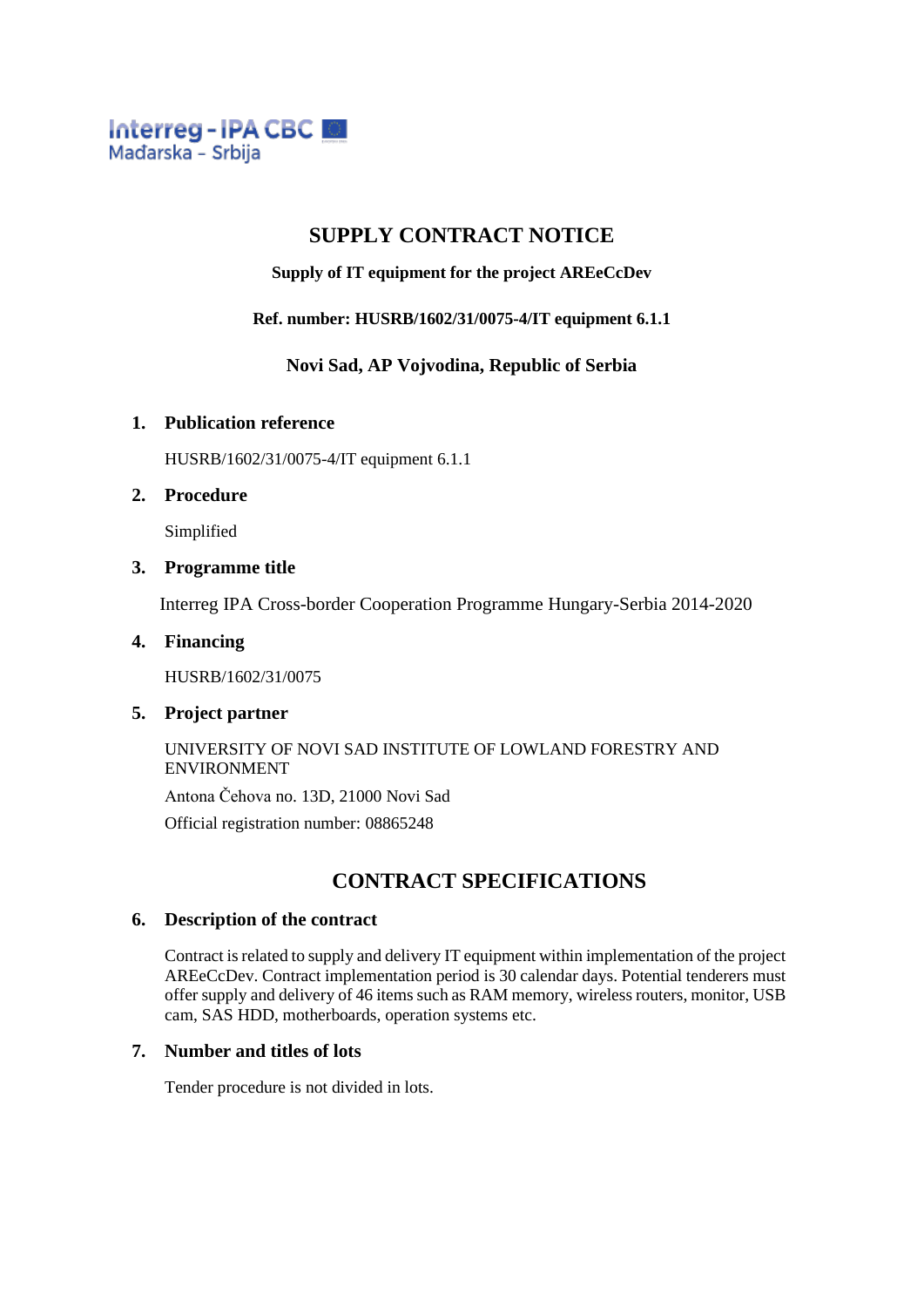

# **TERMS OF PARTICIPATION**

## **8. Eligibility and rules of origin**

Participation in the award of procurement contracts and other award procedures for actions financed under the Programme is open to all legal persons which are effectively established in the participating countries, other Member States, other IPA II beneficiaries, contracting parties to the Agreement on the European Economic Area and partner countries covered by the European Neighbourhood Instrument (hereafter referred to as 'eligible countries'), and to International Organisations.

All supplies purchased under a procurement contract, or in accordance with a grant agreement, financed under IPA II shall originate from an eligible country or from any country which is eligible under the rules of the partner or other donor or member state or determined in the constitutive act of the trust fund.

All goods can originate from any country, irrespective of any thresholds.

#### **9. Grounds for exclusion**

Tenderers must submit a signed declaration, included in the Tender Form for a Supply Contract, to the effect that they are not in any of the situations listed in point 2.6.10.1. of the Practical Guide.

#### **10. Number of tenders**

Tenderers may submit only one tender per lot. Tenders for parts of a lot will not be considered. Any tenderer may state in its tender that it would offer a discount in the event that its tender is accepted for more than one lot. Tenderers may not submit a tender for a variant solution in addition to their tender for the supplies required in the tender dossier.

#### **11. Tender guarantee**

No tender guarantee is required.

#### **12. Performance guarantee**

No performance guarantee is required.

#### **13. Information meeting and/or site visit**

No information meeting is planned.

## **14. Tender validity**

Tenders must remain valid for a period of 90 days after the deadline for submission of tenders. In exceptional circumstances, the Project partner may, before the validity period expires, request that tenderers extend the validity of tenders for a specific period (see para 8.2 of the instructions to tenderers).

#### **15. Period of implementation of tasks**

Period of implementation of tasks will be **30 days** from the date of the contract signature by both parties.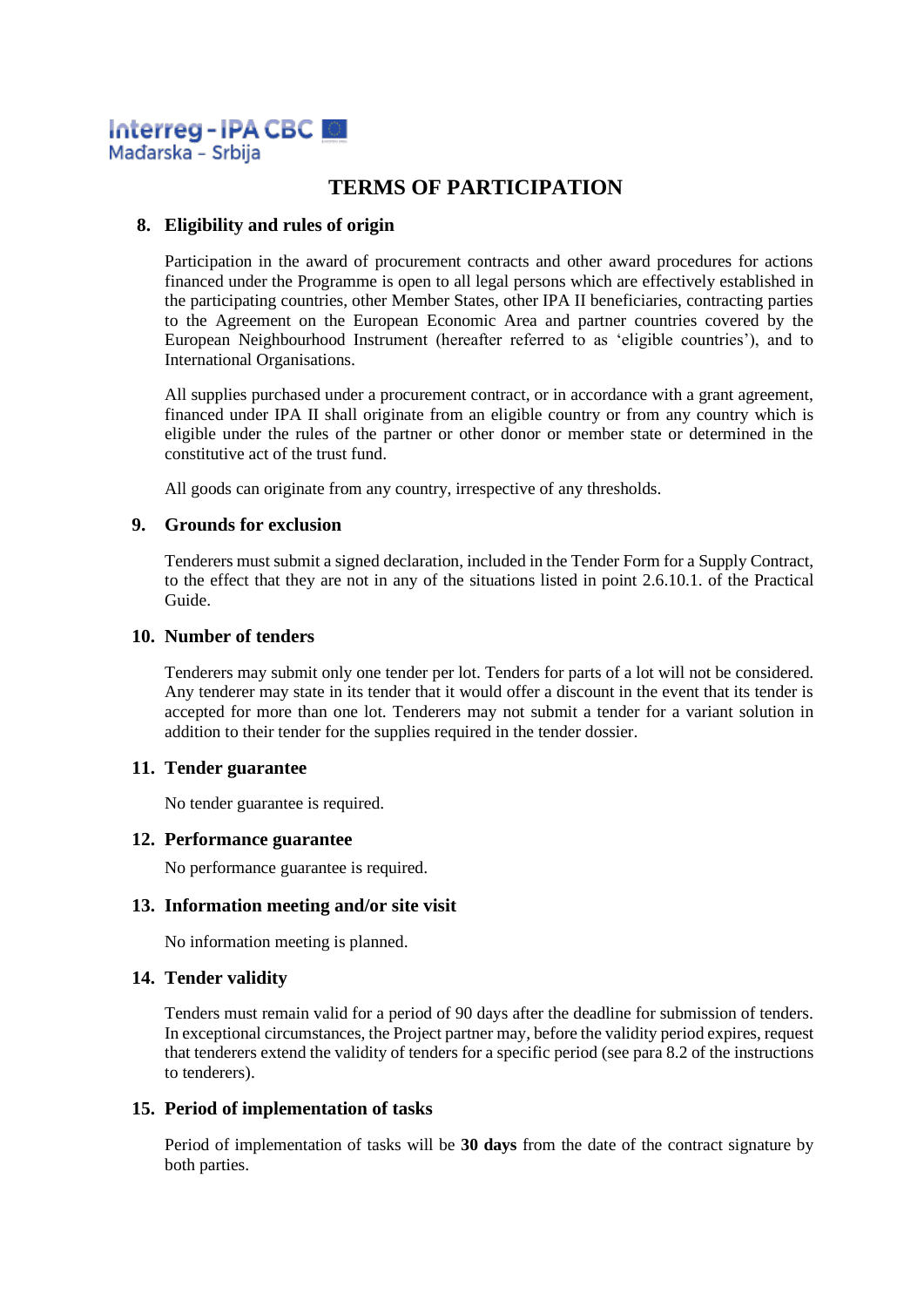

# **SELECTION AND AWARD CRITERIA**

#### **16. Selection criteria**

The following selection criteria will be applied to tenderers. In the case of tenders submitted by a consortium, these selection criteria will be applied to the consortium as a whole unless specified otherwise. The selection criteria will not be applied to natural persons and singlemember companies when they are sub-contractors:

1) Economic and financial capacity of tenderer (based on i.a. item 3 of the Tender Form for a Supply Contract). In case of tenderer being a public body, equivalent information should be provided. The reference period which will be taken into account will be the **last three years** for which accounts have been closed.

- the average annual turnover of the tenderer must exceed the annualised maximum budget of the contract (value of financial offer);

2) Professional capacity of tenderer (based on i.a. items 4 and 5 of the Tender Form for a Supply Contract). The reference period which will be taken into account will be the last **3 years** from submission deadline.

- at least **2 staff currently work/engaged** for the tenderer in fields related to this contract.

3) Technical capacity of tenderer *(*based on i.a. items 5 and 6 of the Tender Form for a Supply Contract). The reference period which will be taken into account will be the last **3 years** from submission deadline.

This means that the contract the tenderer refers to could have been started or completed at any time during the indicated period but it does not necessarily have to be started and completed during that period, nor implemented during the entire period. Tenderers are allowed to refer either to projects completed within the reference period (although started earlier) or to projects not yet completed. In the first case the project will be considered in its whole if proper evidence of performance is provided (statement or certificate from the entity which awarded the contract, final acceptance). In case of projects still on-going only the portion satisfactorily completed during the reference period will be taken into consideration. This portion will have to be supported by documentary evidence (similarly to projects completed) also detailing its value.

the tenderer has delivered supplies under at least 1 contract with a budget of at least **25.000 EUR** in **supply of IT equipment** which were implemented during the following period: **3 years from the submission deadline March 24 th 2020**.

#### **17. Award criteria**

The sole award criterion will be the price. The contract will be awarded to the lowest compliant tender.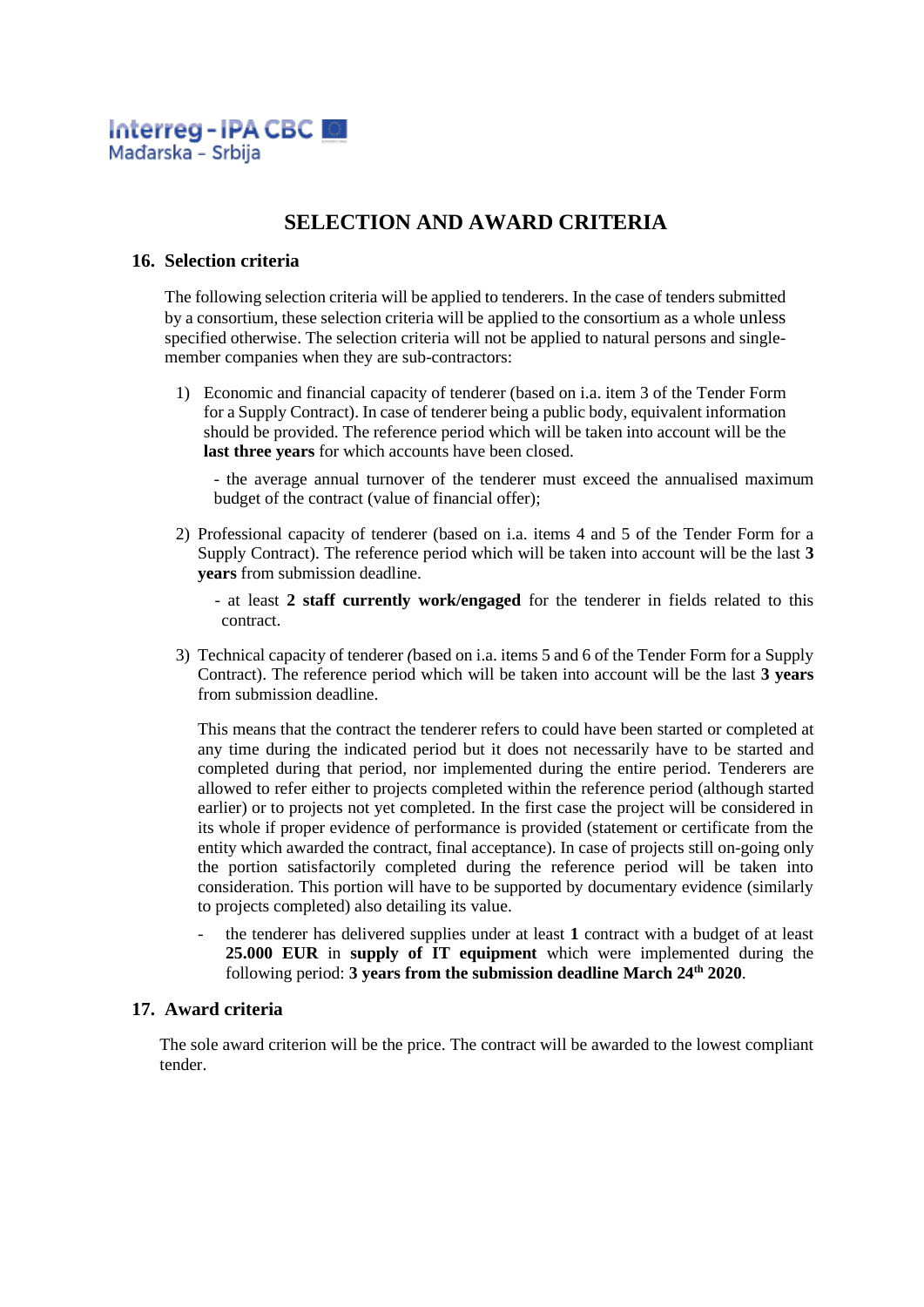

# **TENDERING**

### **18. How to obtain the tender dossier**

The tender dossier is available from the Project partner. Tenders must be submitted using the standard Tender Form for a Supply Contract included in the tender dossier, whose format and instructions must be strictly observed.

Tenderers with questions regarding this tender should send them in writing to dejan.stojanovic@uns.ac.rs (mentioning the publication reference shown in item 1) at least 21 days before the deadline for submission of tenders given in item 19. The Project partner must reply to all tenderers' questions at least 11 days before the deadline for submission of tenders. Eventual clarifications or minor changes to the tender dossier shall be sent to all tenderers at the latest 11 days before the submission deadline.

## **19. Deadline for submission of tenders**

The candidate/tenderer's attention is drawn to the fact that there are two different systems for sending tenders, either by post or private mail service, or by hand delivery.

In the first case, the tender must be delivered before the date and time limit for submission, but in the second case it is the acknowledgment of receipt given at the time of the delivery of the tender which will serve as proof.

Deadline for receiving tenders is set to **13:00** local time on **March 24 th 2020.**

Any tender submitted to the contracting authority after this deadline will not be considered.

**The contracting authority may, for reasons of administrative efficiency, reject any tender submitted on time to the postal service but received, for any reason beyond the contracting authority's control, after the effective date of approval of the short-list report or of the evaluation report, if accepting tenders that were submitted on time but arrived late would considerably delay the evaluation procedure (for instance when applications or tenders are received after the evaluation committee has finished its works and evaluating them would imply re-calling the evaluation committee) or jeopardise decisions already taken and notified.**

#### **How tenders may be submitted**

Tenders must be submitted in English exclusively to the contracting authority in a sealed envelope:

• EITHER by post or by courier service, in which case the evidence shall be constituted by the postmark or the date of the deposit slip, to:

#### *UNIVERSITY OF NOVI SAD INSTITUTE OF LOWLAND FORESTRY AND ENVIRONMENT, Antona Čehova no. 13 D, 21000 Novi Sad*

• OR hand delivered by the participant in person or by an agent directly to the premises of the contracting authority in return for a signed and dated receipt, in which case the evidence shall be constituted by this acknowledgement of receipt, to:

### *UNIVERSITY OF NOVI SAD INSTITUTE OF LOWLAND FORESTRY AND ENVIRONMENT, Antona Čehova no. 13 D, 21000 Novi Sad*